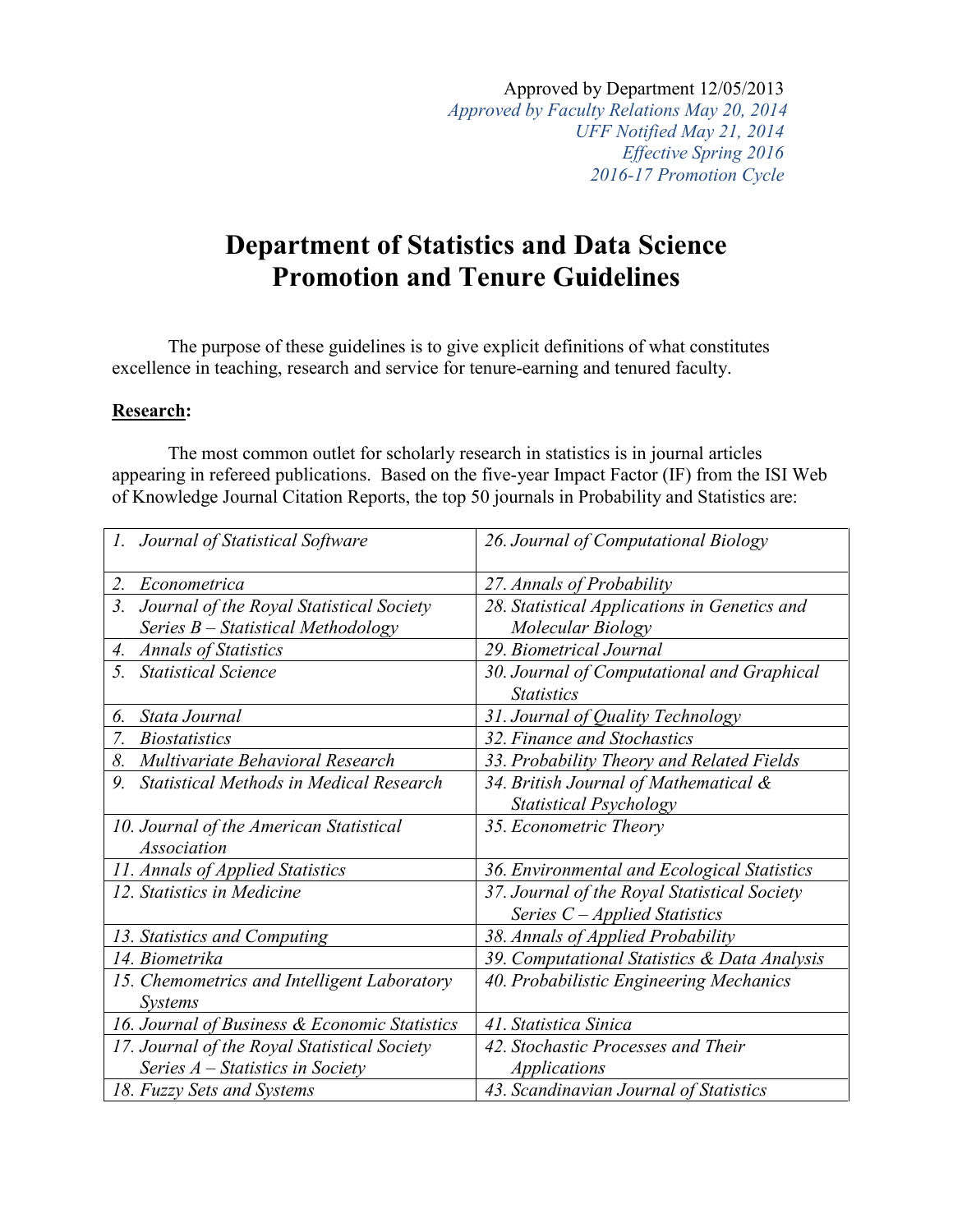| 19. Bayesian Analysis                           | 44. Insurance Mathematics & Economics |
|-------------------------------------------------|---------------------------------------|
| 20. Technometrics                               | <b>45. TEST</b>                       |
| 21. Biometrics                                  | 46. Pharmaceutical Statistics         |
| 22. Journal of Chemometrics                     | 47. Econometric Reviews               |
| 23. Stochastic Environmental Research and       | 48. Electronic Journal of Statistics  |
| Risk Assessment                                 |                                       |
| 24. Oxford Bulletin of Economics and Statistics | 49. Econometrics Journal              |
| 25. IEEE-ACM Transactions on                    | 50. Journal of Multivariate Analysis  |
| <b>Computational Biology and Bioinformatics</b> |                                       |

Many of these are also the topped ranked journals among North American statisticians (see *The American Statistician*, **57**:115-124, 2003). In general, articles in these journals can be considered to be first-class publications.

Based on the five-year IF from the ISI Web of Knowledge Journal Citation Reports, the second 50 top journals which are viable alternatives to those listed above include:

| 51. Quality & Quantity                        | 76. Applied Stochastic Models in Business and<br>Industry |
|-----------------------------------------------|-----------------------------------------------------------|
| 52. American Statistician                     | 77. Journal of Statistical Planning and                   |
|                                               | Inference                                                 |
| 53. Journal of Biopharmaceutical Statistics   | 78. Journal of Applied Probability                        |
| 54. Advances in Data Analysis and             | 79. Computational Statistics                              |
| Classification                                |                                                           |
| 55. Journal of Agricultural, Biological and   | 80. Methodology and Computing in Applied                  |
| <b>Environmental Statistics</b>               | Probability                                               |
| 56. Environmetrics                            | 81. Metrika                                               |
| 57. Bernoulli                                 | 82. Combinatorics Probability & Computing                 |
| 58. Survey Methodology                        | 83. Journal of Nonparametric Statistics                   |
| 59. Statistics                                | 84. Probability in the Engineering and                    |
|                                               | <b>Informational Sciences</b>                             |
| 60. Lifetime Data Analysis                    | 85. Electronic Communications in Probability              |
| 61. Annales de l Institut Henri Poincare –    | 86. Statistica Neerlandica                                |
| Probabilites et Statistiques                  |                                                           |
| 62. Journal of Time Series Analysis           | 87. Statistics & Probability Letters                      |
| 63. Electronic Journal of Probability         | 88. International Journal of Game Theory                  |
| 64. International Statistical Review          | 89. Journal of Theoretical Probability                    |
| 65. R Journal                                 | 90. Statistical Methods and Applications                  |
| 66. Astin Bulletin                            | 91. Stochastics and Dynamics                              |
| 67. $AStA - Advances$ in Statistical Analysis | 92. Journal of Statistical Computation and                |
|                                               | Simulation                                                |
| 68. Canadian Journal of Statistics            | 93. Stochastic Analysis and Applications                  |
| 69. Open Systems & Information Dynamics       | 94. Stochastic Models                                     |
| 70. Statistical Modelling                     | 95. Journal of Applied Statistics                         |
| 71. Advances in Applied Probability           | 96. Statistics in Biopharmaceutical Research              |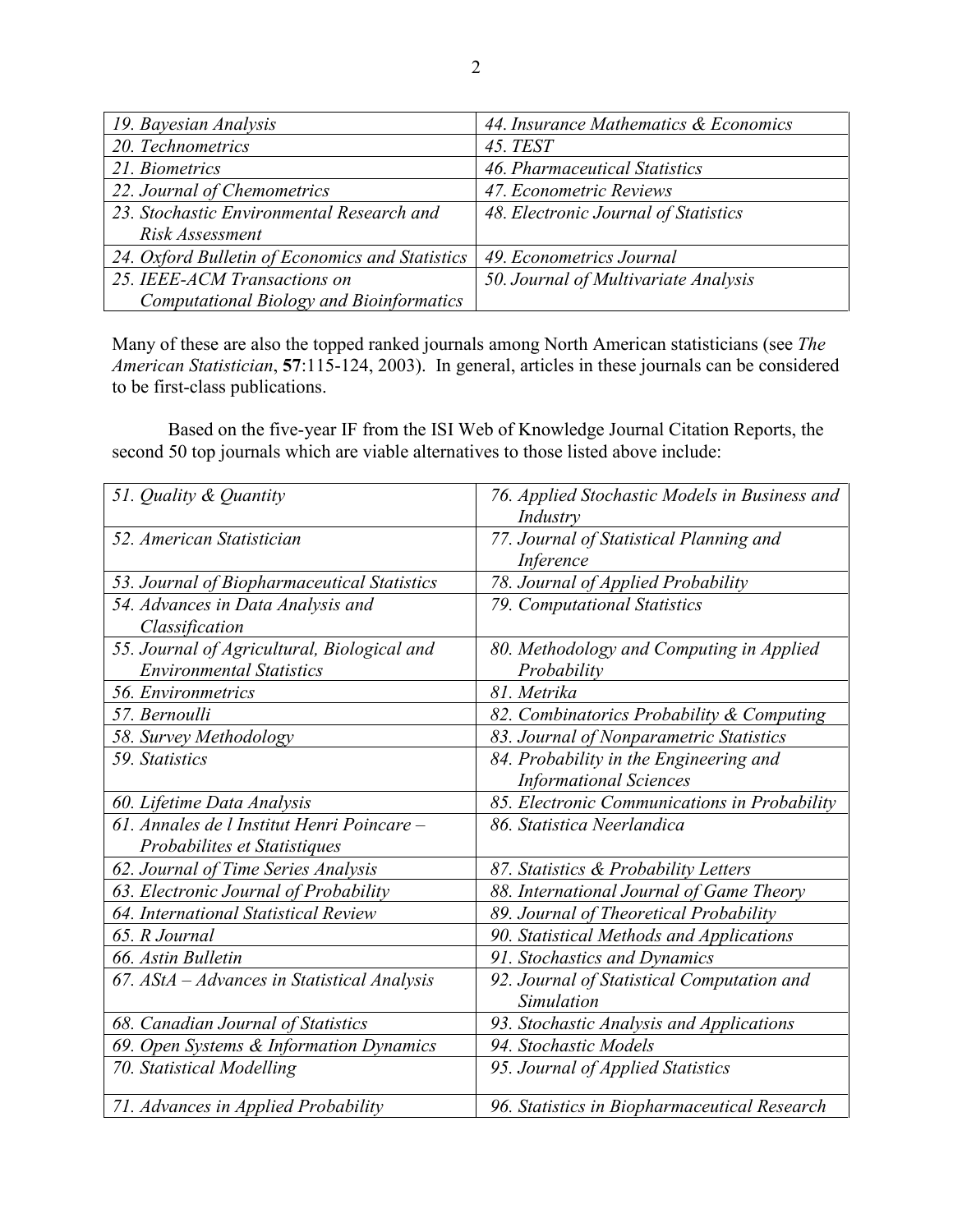| 72. Annals of the Institute of Statistical | 97. Communication in Statistics - Simulation   |
|--------------------------------------------|------------------------------------------------|
| <b>Mathematics</b>                         | and Computation                                |
| 73. Australian & New Zealand Journal of    | 98. Theory of Probability and Its Applications |
| <i>Statistics</i>                          |                                                |
| 74. Statistical Papers                     | 99. Infinite Dimensional Analysis Quantum      |
|                                            | Probability and Related Topics                 |
| 75. Mathematical Population Studies        | 100. SORT – Statistics and Operations          |
|                                            | <b>Research Transactions</b>                   |

These journals are respectable outlets for publications and by no means should they be considered second-rate.

Other journals that did not make the top 100 but were included in the category of Probability and Statistics were as follows: *Journal of the Korean Statistical Society, Communication in Statistics – Theory and Methods, Hacettepe Journal of Mathematics and Statistics, Utilitas Mathematica, ALEA – Latin American Journal of Probability and Mathematical Statistics, Brazilian Journal of Probability and Statistics, ESAIM – Probability and Statistics, Extremes, Journal of Official Statistics, Pakistan Journal of Statistics, Probability and Mathematical Statistics – Poland, Quality Engineering, Quality Technology and Quantitative Management, REVSTAT – Statistical Journal, Scandinavian Actuarial Journal,* and *Stochastics – An International Journal of Probability and Stochastic Processes*.

Several other journals have substantial statistical research content but have not been categorized within the Probability and Statistics area. Examples include but are not limited to the following: *American Journal of Epidemiology*, *Journal of Econometrics*, *Psychometrika*, *Quality and Reliability Engineering International*, *Risk Analysis*, *Sankhya* (Series A), *The Statistician*, *Journal of Statistical Theory and Practice*, and *Statistical Analysis and Data Mining*. Publications in these journals are deemed on par with those in the ISI list. Other statistics journals not mentioned above have emerged recently and it is probably best to consider the contributions to these outlets on an individual basis since important results can be found in these publications.

Articles in conference proceedings that are peer reviewed are considered equivalent to refereed journal articles. Articles in conference proceedings that are reviewed by the editor or an editorial panel are typically of lesser value and need scrutiny by the Chair.

It is common and indeed desirable for statistics faculty to collaborate with researchers in other disciplines and generate articles which naturally appear outside the usual set of statistical journals. Such contributions represent a viable addition to the faculty member's research record provided the statistical content is of high quality, pushing the state of the art of the discipline or in some cases, developing new statistical methodology as an outgrowth to the solution of a real problem. Publications in journals such as Nature, Science, or the Proceedings of the National Academy of Sciences are deemed as outstanding outlets of research. Publications in flagship journals in other disciplines are also recognized as significant (e.g., Bulletin of the American Meteorology Society, Ecology, etc.).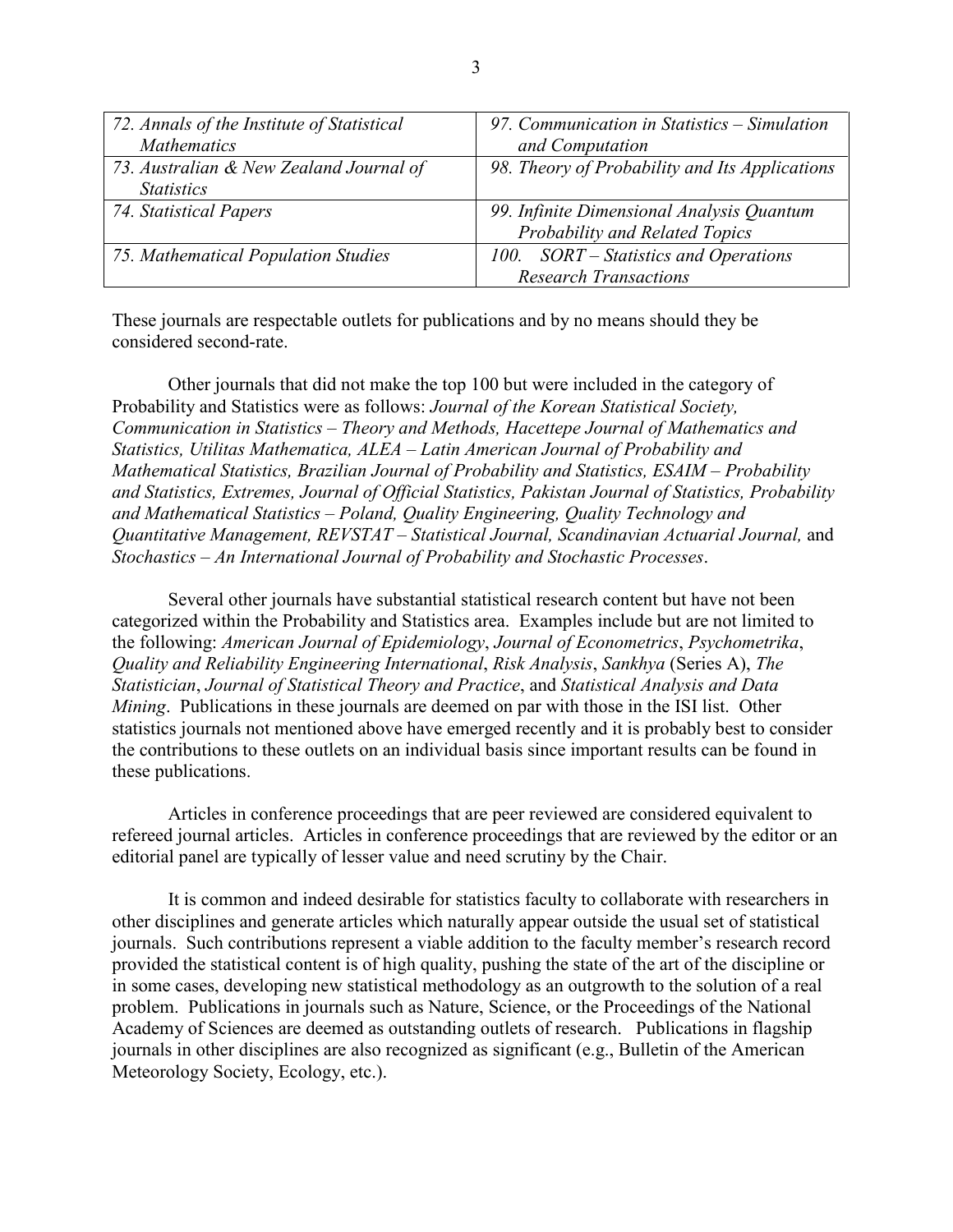Case-by-case assessment is required to differentiate between true research publications and accounts of statistical consulting of a routine nature. Occasionally, statisticians are asked to provide a "seal-of-approval" to a procedure extracted from a statistics textbook by someone in another discipline. Activities along these lines are best associated with service activity.

Other contributors to a research program include the production of graduate level textbooks or influential upper division statistics texts. Evaluation of these contributions can be assessed through their adoption at other universities and their influence as measured by citation indexes.

External funding is desirable for all faculty members. Sources for research funding in statistics are limited. More commonly, funding may be secured in the context of an interdisciplinary project. It is rare to get funding from the National Science Foundation, for example, to pursue pure research endeavors in statistics.

Promotion from Associate to Full Professor based on research productivity will typically necessitate that all of the following be satisfied:

- at least 3 publications in the top 50 journals listed above over the past 5 years or production of 1 graduate level textbook or influential upper division statistics textbook adopted at a university other than UCF over the past 5 years or since last promotion, whichever is less
- at least 5 publications in the top 100 journals listed above or in those listed above that did not get categorized into Probability and Statistics, over the past 5 years or since last promotion, whichever is less
- at least 10 publications in the top 100 journals listed above, in those in Probability and Statistics that did not make the top 100 list, in those listed above that did not get categorized into Probability and Statistics or in flagship journals in other disciplines in which the statistical content is of high quality, over the past 5 years or since last promotion, whichever is less
- external funding through ORC or the Research Foundation for a total amount of funds that is equivalent to at least 4 months salary over the past 5 years or since last promotion, whichever is less

Promotion from Assistant to Associate Professor based on research productivity will typically necessitate that all of the following be satisfied:

- at least 2 publications in the top 50 journals listed above over the past 5 years or since appointment
- at least 4 publications in the top 100 journals listed above or in those listed above that did not get categorized into Probability and Statistics, over the past 5 years or since appointment
- at least 7 publications in the top 100 journals listed above, in those listed in Probability and Statistics that did not make the top 100 list, in those listed above that did not get categorized into Probability and Statistics or in flagship journals in other disciplines in which the statistical content is of high quality, over the past 5 years or since appointment
- external funding through ORC or the Research Foundation for a total amount of funds that is equivalent to at least 2 months salary over the past 5 years or since appointment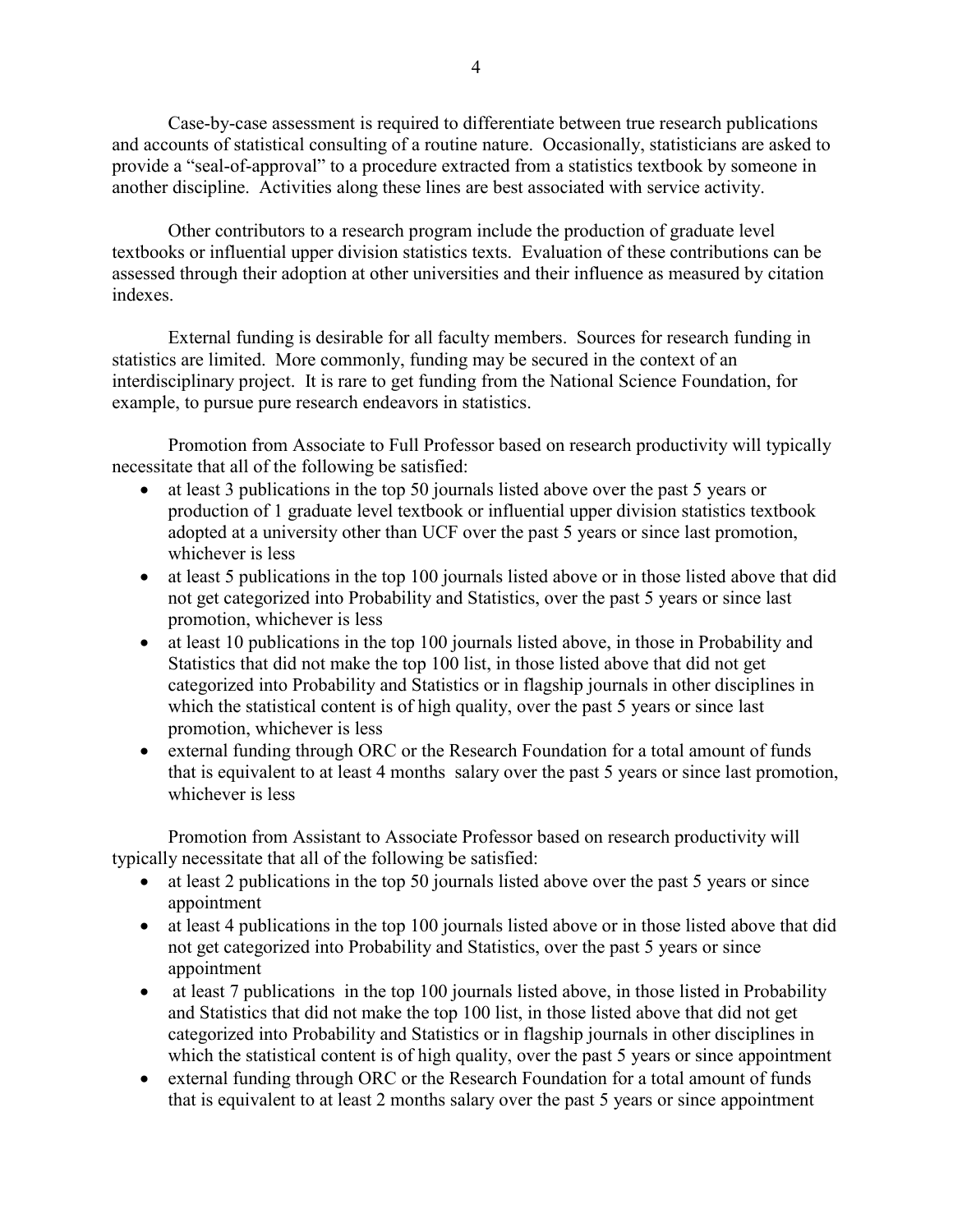## **Teaching:**

Excellence in teaching involves maintaining currency in the subject matter and excellence in delivery as revealed (at least partially) through student evaluations. Currency includes both the content of courses (as commonly reported in the teaching oriented journals such as *The American Statistician*) and the computer support activities in conjunction with certain courses. A faculty member is expected to be proficient in the statistical packages or languages used within the courses that they are teaching. The Department is responsible for providing equipment and software for use by the faculty in conducting the courses. Currency can also be demonstrated through regular course revisions, new course development, innovations in the delivery of courses (e.g., incorporating critical thinking or writing into the course or developing an online version of an existing course), attendance of teaching workshops (e.g., workshops sponsored by the FCTL) or professional development (e.g., completion of IDL6543 offered by the Center for Distributed Learning). For delivery of courses taught previously by a colleague who through professional courtesy provides course lecture notes, it is expected that the delivery represent a complete mastery of the inherited material with corrections made as necessary.

Graduate faculty are expected to be capable of contributing to the teaching mission of the Department at all levels, including undergraduate service courses, undergraduate courses in the major and graduate level courses in their subject area. Participating on thesis committees (M.S. or Ph.D.) or directing theses is considered a plus for faculty.

Promotion from Associate to Full Professor based on teaching will typically necessitate that all of the following be satisfied:

- satisfactory or better chair's evaluations of teaching for each year over the past 5 years or since last promotion, whichever is less
- at least two of the following where selection can be done with replacement: course revision, new course developed or significant innovation of delivery
- attendance of at least 1 FCTL workshop over the past 5 years or since last promotion, whichever is less
- completion of IDL6543
- participation on at least 5 thesis committees over the past 5 years or since last promotion, whichever is less

Promotion from Assistant to Associate Professor based on teaching will typically necessitate that all of the following be satisfied:

- satisfactory or better chair's evaluations of teaching for each year over the past 5 years or since appointment
- at least one of the following: course revision, new course developed or significant innovation of delivery
- attendance of at least 1 FCTL workshop over the past 5 years or since appointment
- completion of IDL6543